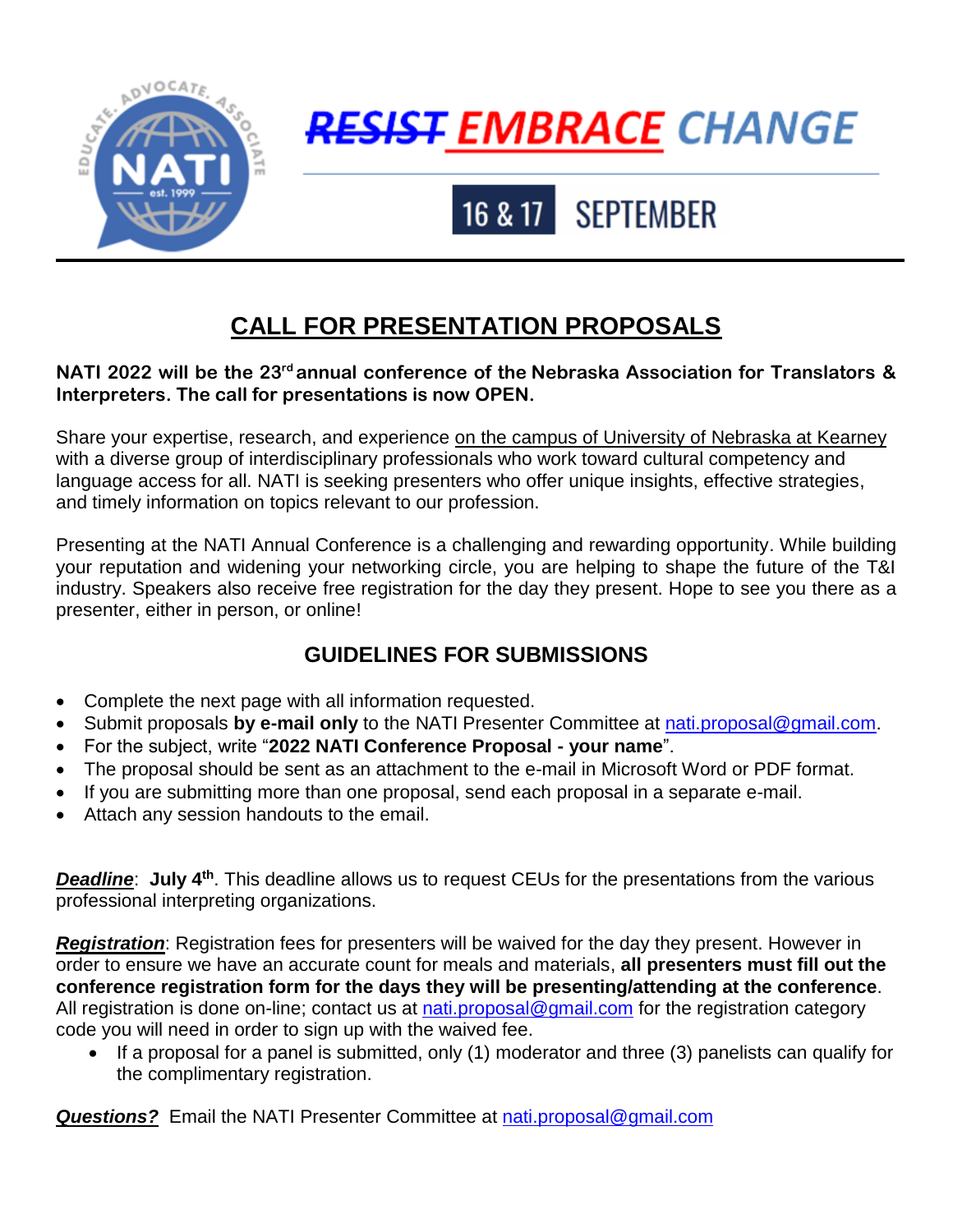NATIO **<sup>E</sup> <sup>D</sup> UCATE AD VO CATE <sup>A</sup> SS OC IATE FO R T HE <sup>G</sup> OO D O F T HE PRO FE SS IO <sup>N</sup>**

| <b>Presentation Proposal Form</b><br>Submit proposals by July 4 <sup>th</sup> to nati.proposal@gmail.com |                                                                             |
|----------------------------------------------------------------------------------------------------------|-----------------------------------------------------------------------------|
| <b>Presenter(s)</b><br>(include name and contact<br>information for all<br>presenters and panelists)     | Name:                                                                       |
|                                                                                                          | Address:                                                                    |
|                                                                                                          | Phone:                                                                      |
|                                                                                                          | Email:                                                                      |
|                                                                                                          | Organizational affiliation:                                                 |
| <b>Session Title</b>                                                                                     |                                                                             |
| <b>Format</b><br>Choose one                                                                              | ] In-person Seminar<br>] In-person Interactive Workshop                     |
|                                                                                                          | ] Online Seminar<br>] In-person Expert Panel                                |
| Level<br><b>Choose one</b>                                                                               | ] Beginner<br>[ ] Intermediate & Advanced<br>[ ] All Levels                 |
| Length<br>Choose one                                                                                     | [ ] 2 x 60 minutes [ ] __ minutes (indicate needed duration)<br>160 minutes |
| <b>Preferred Time</b>                                                                                    | ] Friday morning<br>[ ] Saturday morning                                    |
| Rank in order of your<br>preference                                                                      | ] Friday afternoon<br>[ ] Saturday afternoon                                |
| <b>Session</b><br>Objectives (3)                                                                         | 1.                                                                          |
|                                                                                                          | 2.<br>3.                                                                    |
| <b>Languages</b>                                                                                         | Е<br>Е<br>Spanish track<br>$\Box$<br>language neutral                       |
| <b>Session Abstract</b><br>100-150 words<br>for publication                                              |                                                                             |